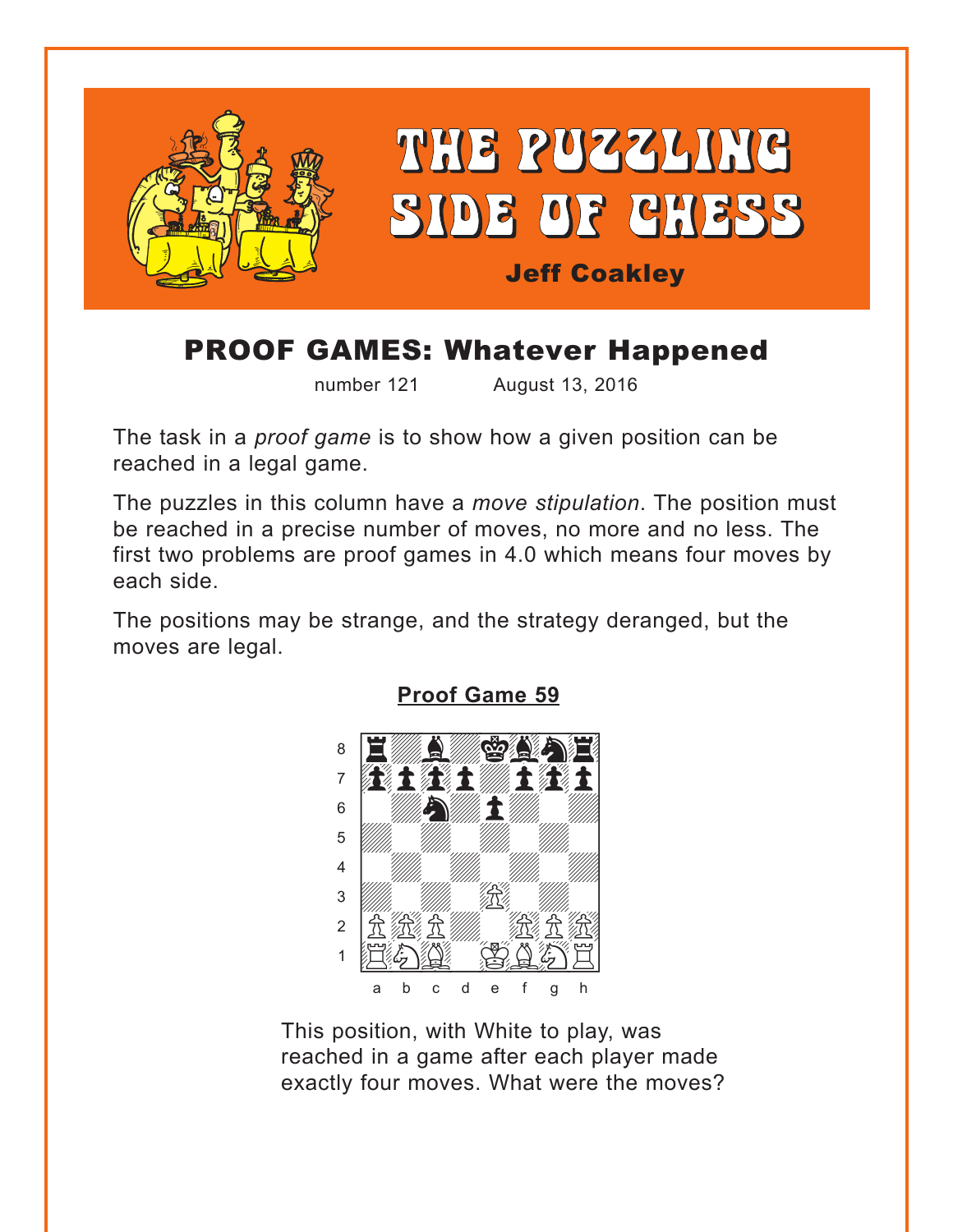<span id="page-1-0"></span>

### **The Chess Detective's Handbook** by Harmonius Hound Chapter 5 Sniffing Out the Logical Trails

Proof Game 60



This position was reached after Black's fourth turn. What were the moves?

Proof game columns are now a monthly occurrence on the Puzzling Side of Chess. The regular menu features two "4.0 PG's", a synthetic game, and one or two longer proof games.

A synthetic game is similar to a proof game. But instead of finding the move sequence that leads to a given position, the task is to compose a game that ends with a particular move.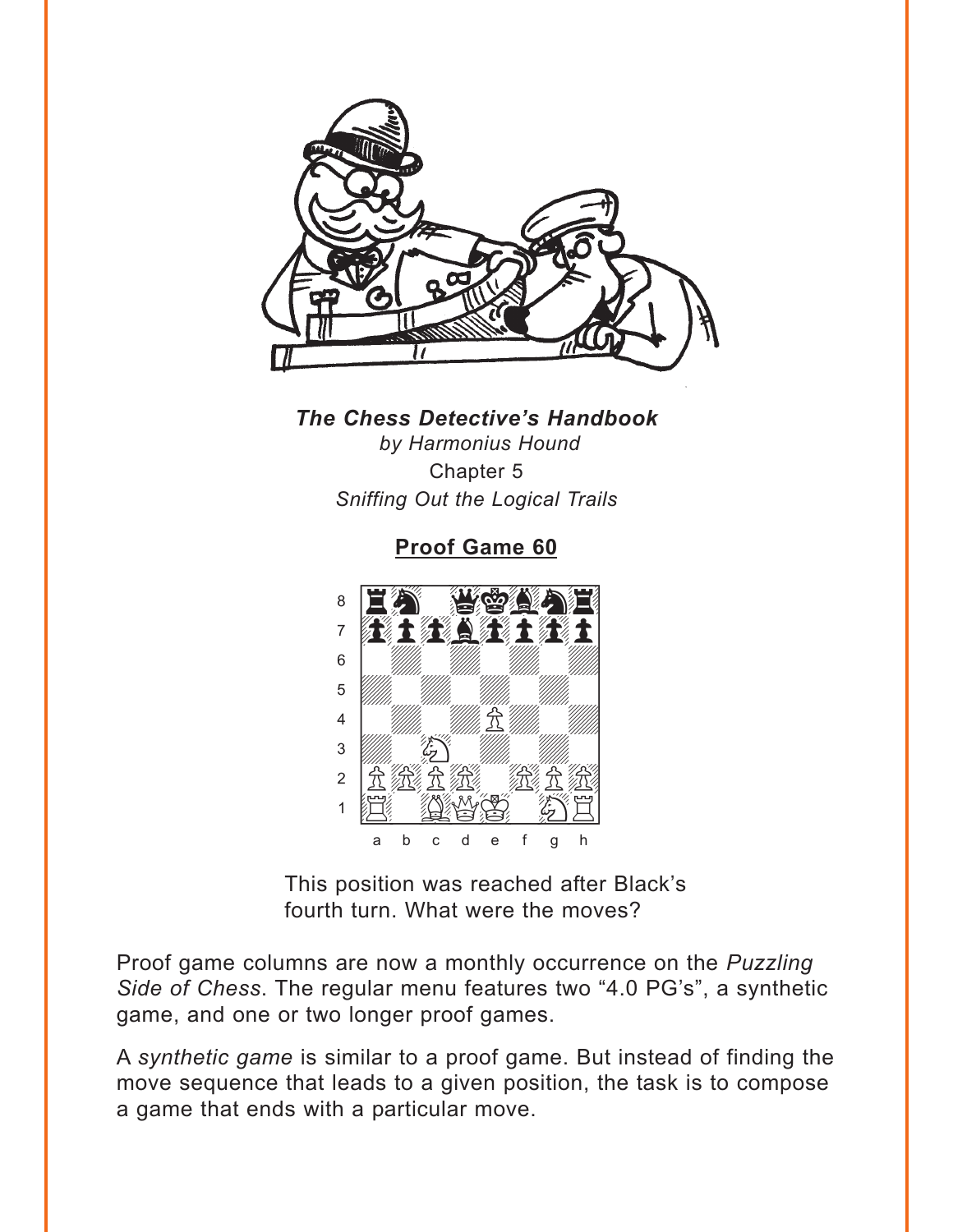### **Synthetic Game 26**

<span id="page-2-0"></span>

Compose a game that ends with the move 5.Bxe8#.

The two longer games this week are length 4.5 and 6.0. The first one shouldn't delay a skilled sleuth for too long.



**Longer Proof Game 24** (4.5 moves)

This position was reached after White's fifth turn. What were the moves?

The final problem may leave you scratching your head. But don't let that stop you from trying. Solving the tougher cases usually yields a greater sense of accomplishment.

Harmonius Hound calls it The Case of the Whatever Happened to the Rook Pawns.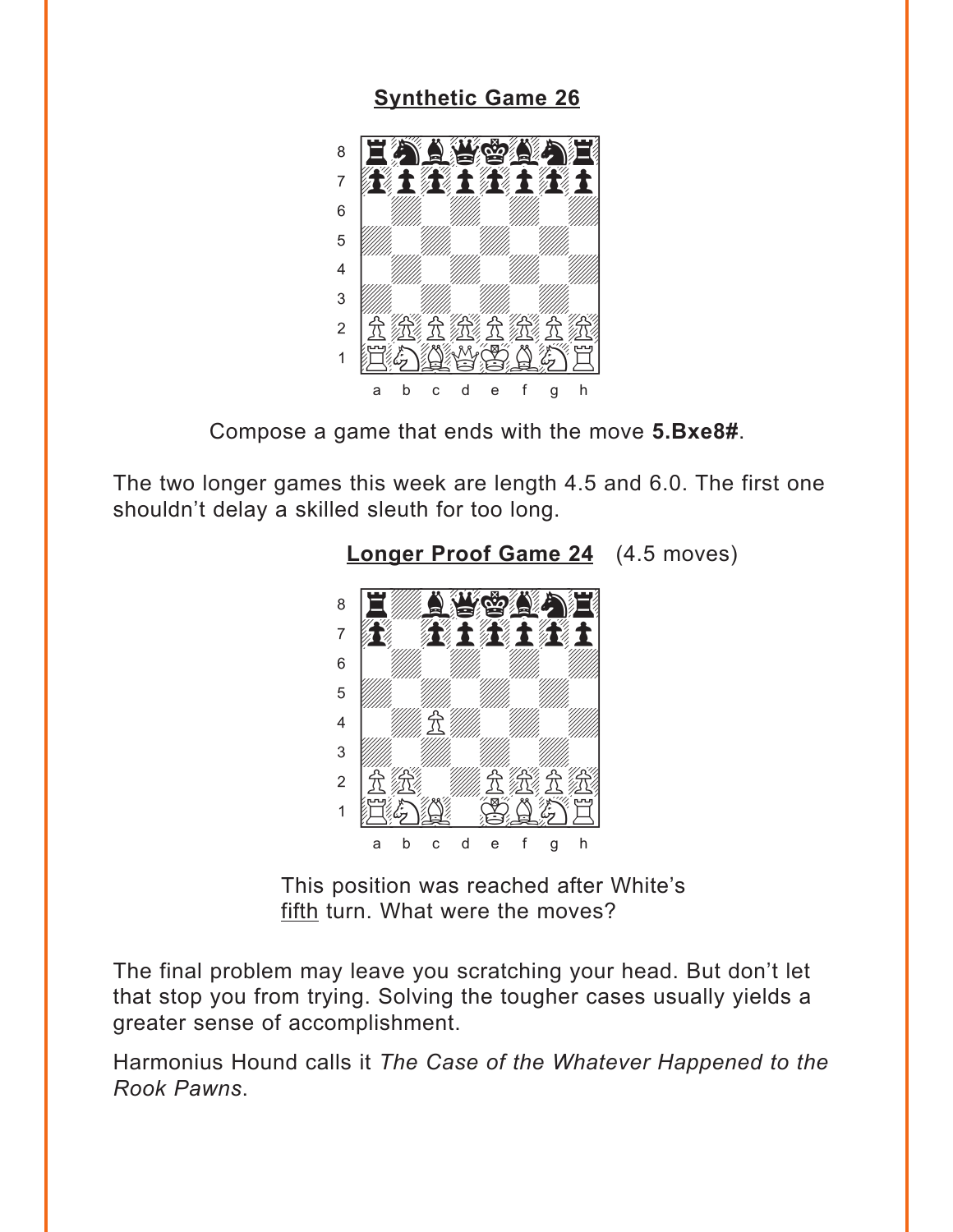## **Longer Proof Game 25** (6.0 moves)

<span id="page-3-0"></span>

This position was reached after Black's sixth turn. What were the moves?

## **SOLUTIONS**

All problems by J. Coakley, Puzzling Side of Chess (2016).

**PDF hyperlinks.** You can advance to the solution of any puzzle by clicking on the underlined title above the diagram. To return to the puzzle, click on the title above the solution diagram.

**Archives.** Other columns with similar problems can be found in the Puzzling Side archives.



#### **Proof Game 59**

1.e3 e6 2.Qf3 Qg5 3.Qc6 Qxe3+ 4.dxe3 Nxc6

Misguided queens.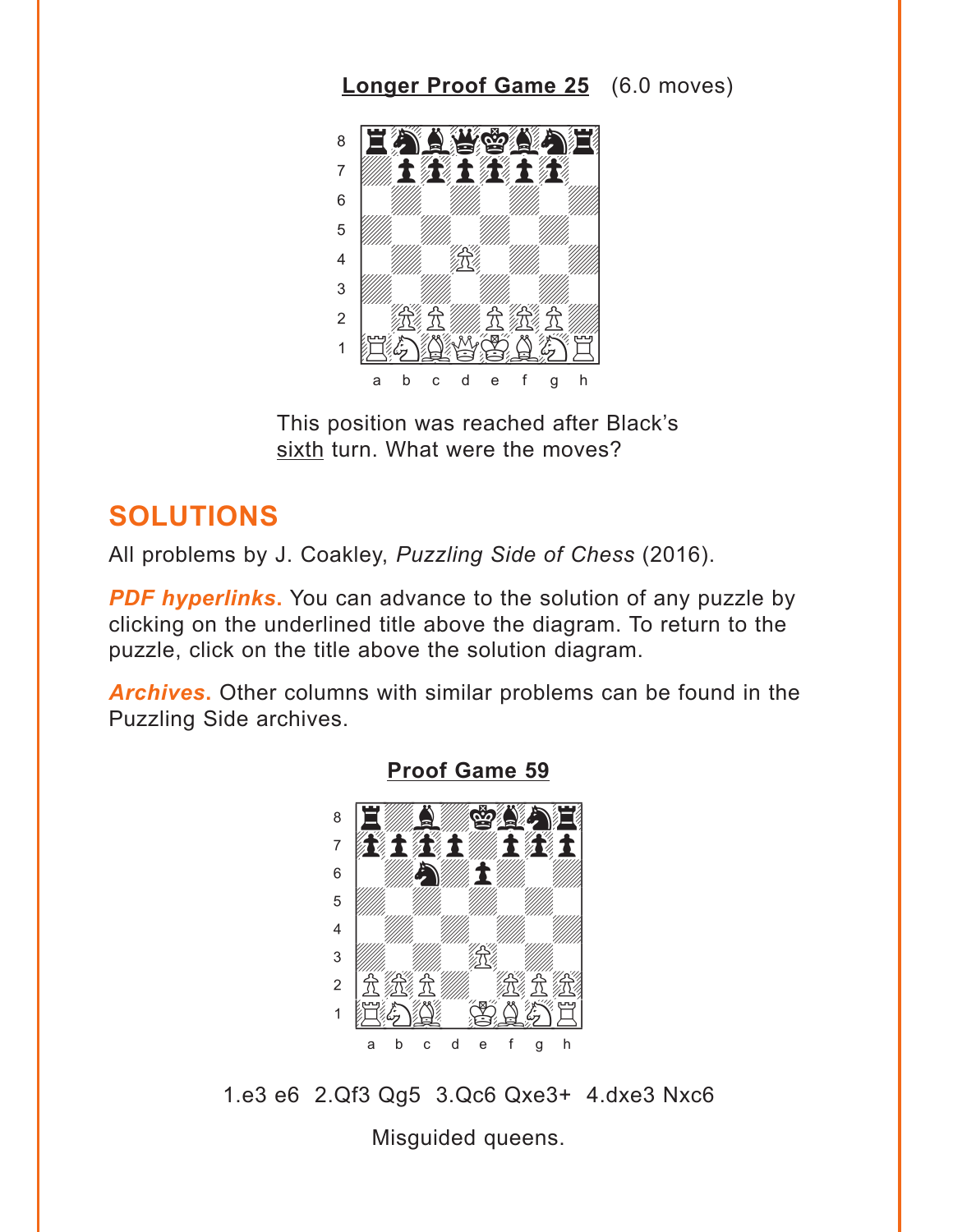### **[Proof Game 60](#page-1-0)**

<span id="page-4-0"></span>

1.e3 d5 2.Bc4 dxc4 3.e4 c3 4.Nxc3 Bd7

A deceptive capture on c3 and a tempo move by the white e-pawn.

The position can also be reached in 3.5 moves. 1.e4 Nc6 2.Bb5 Nb8 3.Bxd7+ Bxd7 4.Nc3. But that doesn't count.



### **[Synthetic Game 26](#page-2-0)**

1.e4 f6 2.Bb5 Kf7 3.d3 Kg6 4.Bxd7 Qe8 **5.Bxe8#**

The moves can be played in different orders. White can also play d4 instead of d3.